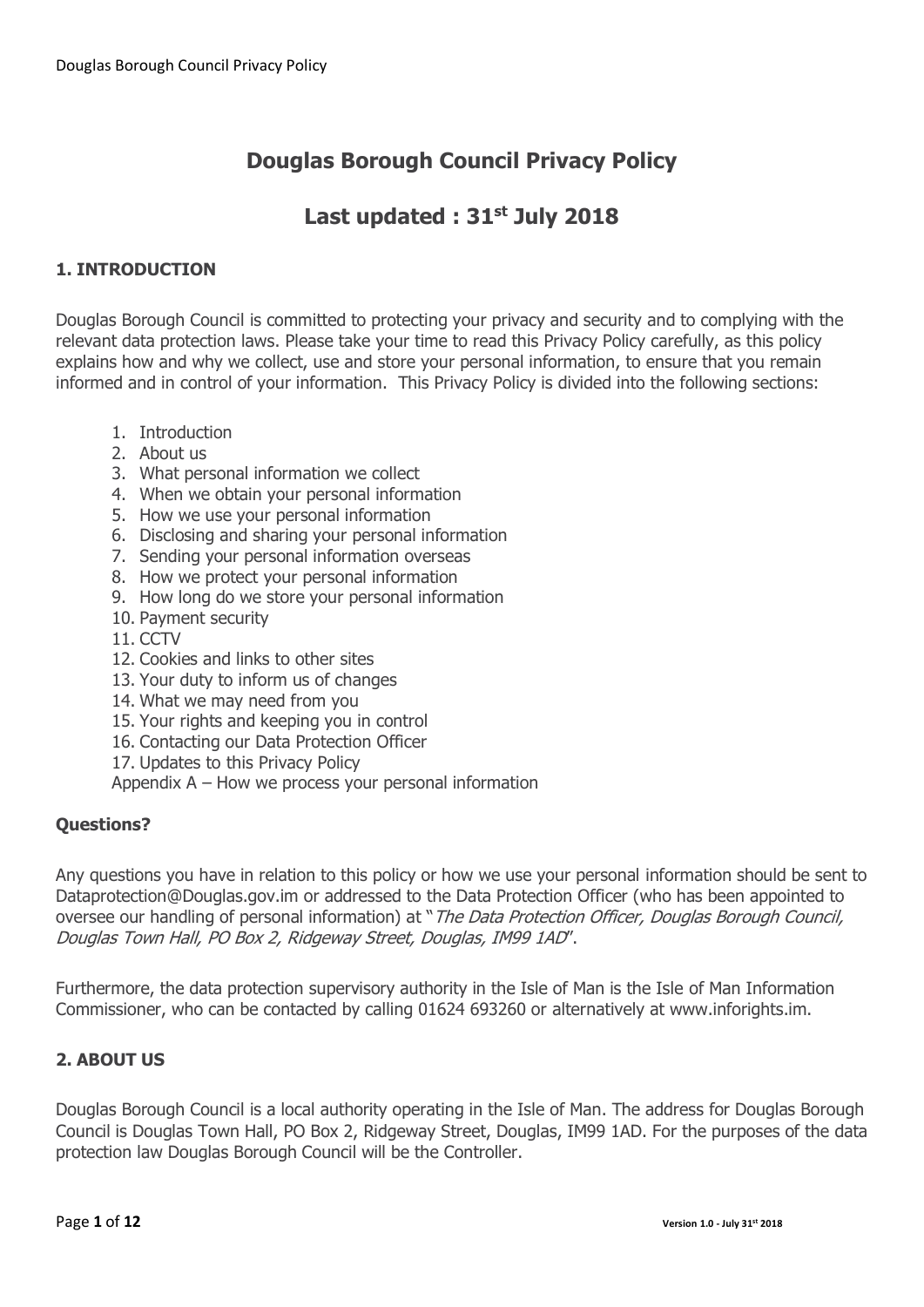# **3. WHAT PERSONAL INFORMATION WE COLLECT**

The personal information we collect will depend upon our relationship with you and the services which we provide. Your personal information (i.e. any information which identifies you, or which can be identified as relating to you personally) will be collected and used by the Council. This includes information you give when using particular services.

We collect personal information that is necessary for us to perform a contract or otherwise perform services to you. We also collect personal information from third parties to allow us to do this. In addition, we may require information from you and from third parties about you to allow us to comply with legislation and regulations that apply to us – examples of this may be for anti-money laundering purposes.

Your activities and involvement with Douglas Borough Council will generate further information. Examples of this could be information in relation to your contact with us or ongoing account payment data; or it could be just a record of your general enquiries. It very much depends on the service that you are using.

We may generate personal information about you in relation to the services that we offer. In our housing department we would generate a customer contact record that would be kept up to date to enable us to best service your needs and requirements e.g. this may be time of the week when you are more likely to prefer a housing repair visit.

We do collect data from third parties but this is in a very limited capacity. For example, we may collect, , information from social media where you have given us permission to do so, or if you post on one of our social media pages. Further, we may receive information from Government bodies in relation to you as an individual. This will only be done where there is a defined data sharing agreement between both parties, and you have been made aware.

## **Personal information**

We may receive, generate and/or collect from third parties the following personal information:

- (a) Personal details, e.g. name, previous names, gender, date and place of birth, employment history;
- (b) Contact details, e.g. address, email address, landline and mobile numbers
- (c) Identification information such as national insurance number, passport number or driving licence number;
- (d) Next of kin and emergency contact details;
- (e) Information concerning your identity, e.g. photo ID, passport information, National Insurance number or equivalent tax identification number, National ID card, birth number (or equivalent) and nationality;
- (f) Job information, e.g. job title or other information about that person's job
- (g) Financial information such as financial history and needs, income, bank details, payment details and information obtained as a result of our credit checks;
- (h) Information on relevant family members;
- (i) Information relating to the advice that is requested or the services that we are providing;
- (j) Information captured during telephone calls;
- (k) Information obtained through our use of cookies. Please see below for more information;
- (l) We may carry out credit checks and these may be carried out by third parties on our behalf;
- (m)Complaints information;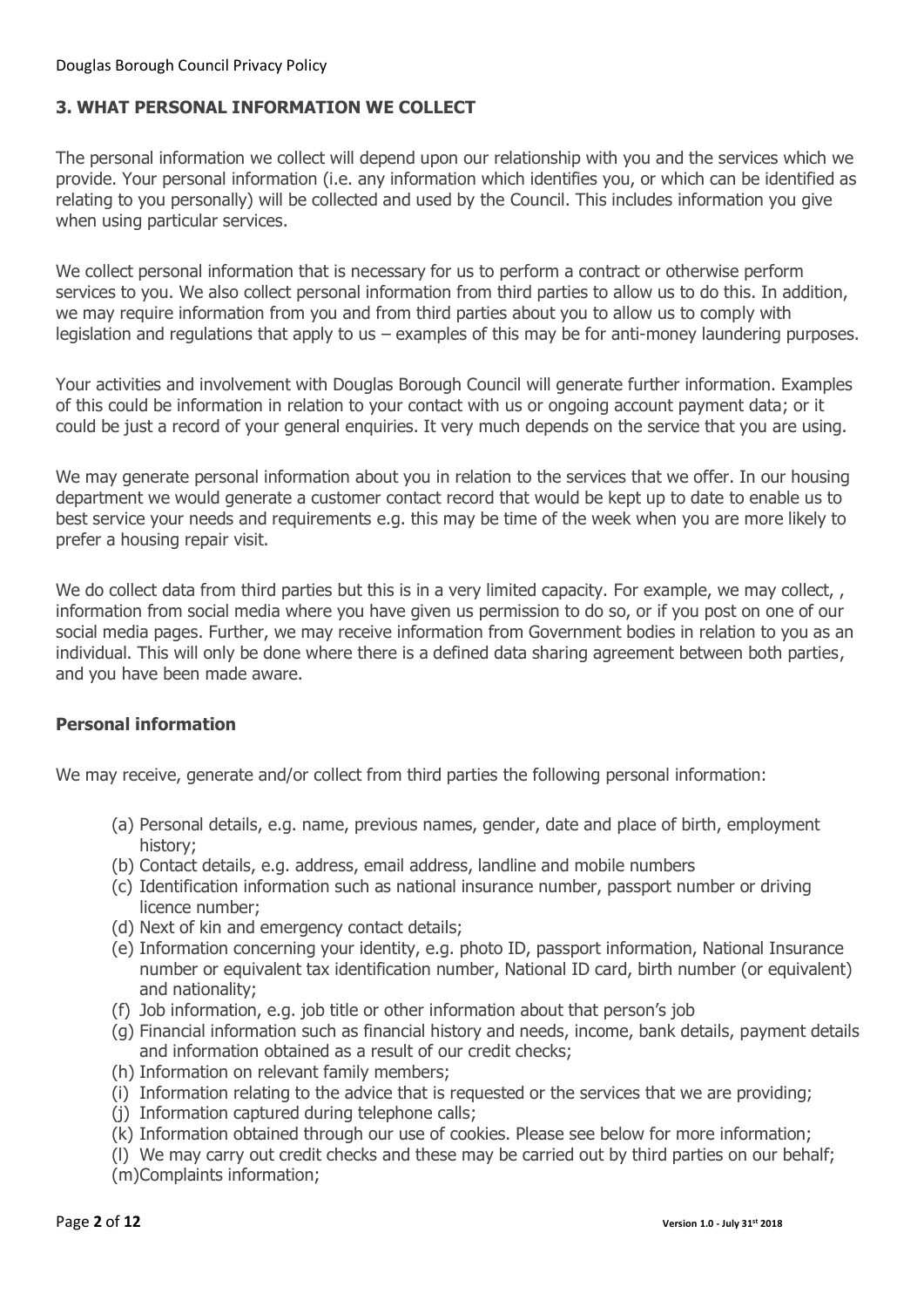- (n) Records of correspondence and other communications between us, including email and social media communications;
- (o) Information that we need to support our legal and regulatory obligations e.g. information relating to the detection of suspicious and criminal activity;
- (p) Licence plate details in respect of car park services;
- (q) Monitoring of telephone calls to Douglas Borough Council and the Housing Office; and
- (r) Photographs of events ran by Douglas Borough Council.

## **Special category personal information**

We do not normally collect or store special category personal information. However, where we do these require higher levels of protection. Types of special category personal information which may be processed about you include:

- (a) Details of current or former physical or mental health;
- (b) Information relating to criminal sanctions (including offences and alleged offences and any caution, court sentence or criminal conviction;
- (c) Details of race and/or ethnicity, political opinions, religious or philosophical beliefs or trade union membership; and/or
- (d) Data concerning sex life and/or sexual orientation.

We may process special category personal information in the following circumstances:

- (a) In relation to an application for social housing;
- (b) An application for a job.
- (c) 'Shop watch' administration

We will only keep such personal information for as long as is required and in line with our Data Retention Policy.

## **4. WHEN WE OBTAIN YOUR PERSONAL INFORMATION**

We collect personal information from a number of different sources, including:

- (a) Directly from you or from someone else on your behalf;
- (b) Via publicly available sources such as internet search engines and social media sites;
- (c) From credit reference agencies and fraud prevention databases;
- (d) From government agencies including tax agencies and agencies that issue identification documentation.

## **5. HOW WE USE YOUR PERSONAL INFORMATION**

We only ever use your personal information where it is necessary:

- In order to perform a task carried out in the public interest or in the exercise of official authority held by the controller;
- In order to enter into, or perform, a contract with you;
- With your explicit consent. Usually this will be a one-off and will not permit us to continue processing indefinitely;
- In order to comply with a legal or regulatory obligation to use such personal information;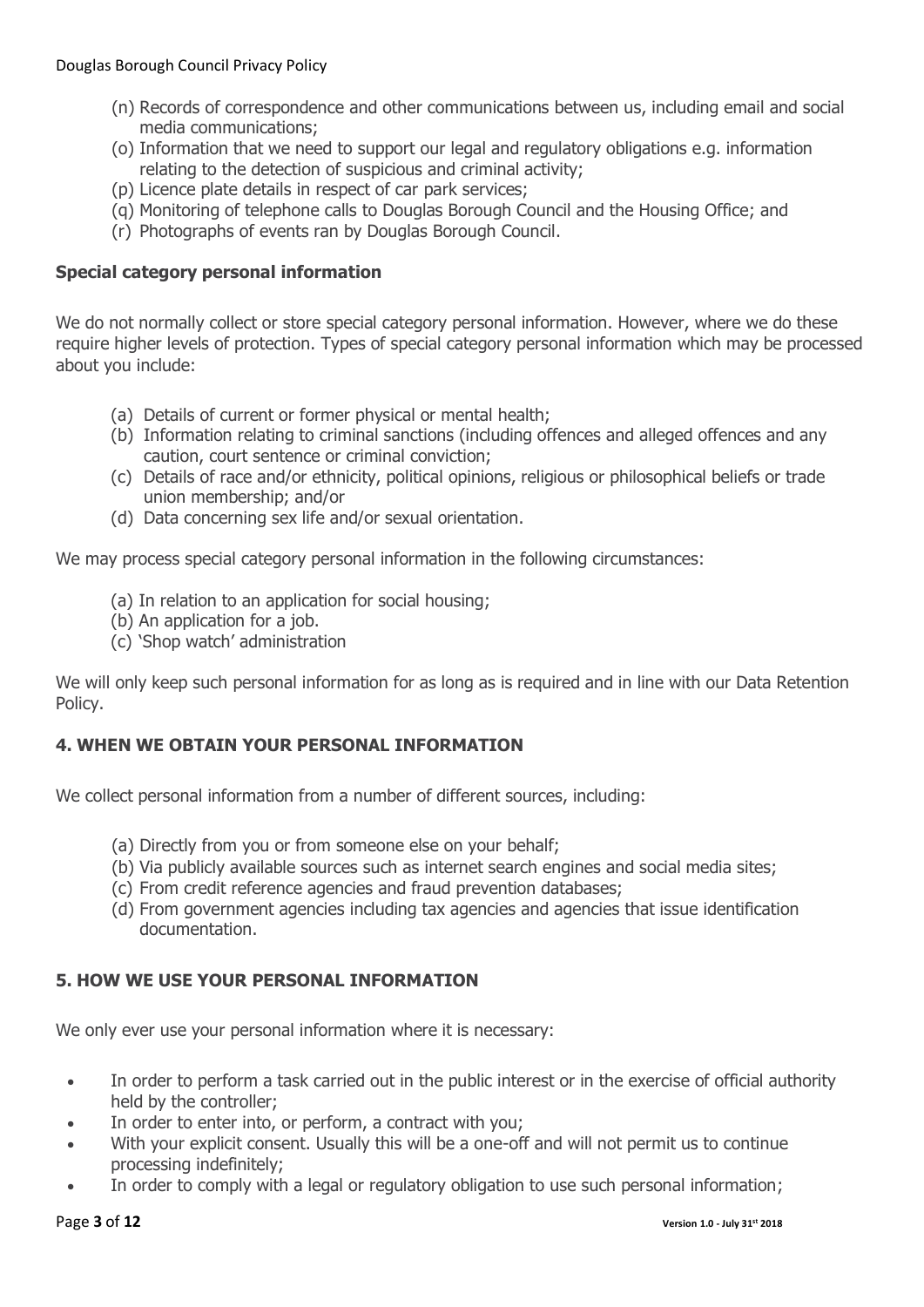- In order to establish, exercise or defend our legal rights; and/or
- $\bullet$  In order to protect your vital interests  $**$ .

\*\* Vital interests are intended to cover only interests that are essential for someone's life. So this lawful basis is very limited in its scope, and generally only applies to matters of life and death.

We will only use your personal information for the purposes for which we collect it, unless we reasonably consider that we need to use it for another reason and that reason is compatible with the original purpose. If we need to use your information for an unrelated purpose, we will notify you and we will explain the legal basis which allows us to do so.

Please note that we may process your personal information without your knowledge or consent, where this is required or permitted by law.

## **You will find further details of our legal grounds for each of our processing purposes at Appendix A below.**

## **Marketing**

We do not collect your personal data for the purposes of Marketing. There may be situations where you have requested to be notified of a particular event or activity that you are interested in. At this time we would ask you to opt in to receive this information and will be very specific about what and how your information will be used. At any time you can choose to change your preferences.

## **6. DISCLOSING AND SHARING YOUR PERSONAL INFORMATION**

We will **never** sell your personal information.

We may share personal information in assisting with responding to enquiries and complaints and also with subcontractors or suppliers who provide us with services. However, we only use these details to provide the service the person has requested and for other closely related purposes. For example, if you have a problem with your social housing heating system then we will pass your information to the private central heating contractor. However, these activities will be carried out under a contract which imposes strict requirements on our supplier to keep your information confidential and secure. Our contractor will not use your information for any other purpose.

Further reasons for sharing your personal information may include

- Prevention and detection of fraud, and where litigation is being contemplated or defended;
- Prevention and detection of crime;
- Employment Screening:
- To fulfil a service offering e.g. Boiler servicing
- Credit and financial checks
- Audit requirements
- To fulfil our legislative responsibilities

Information may be shared with the following organisations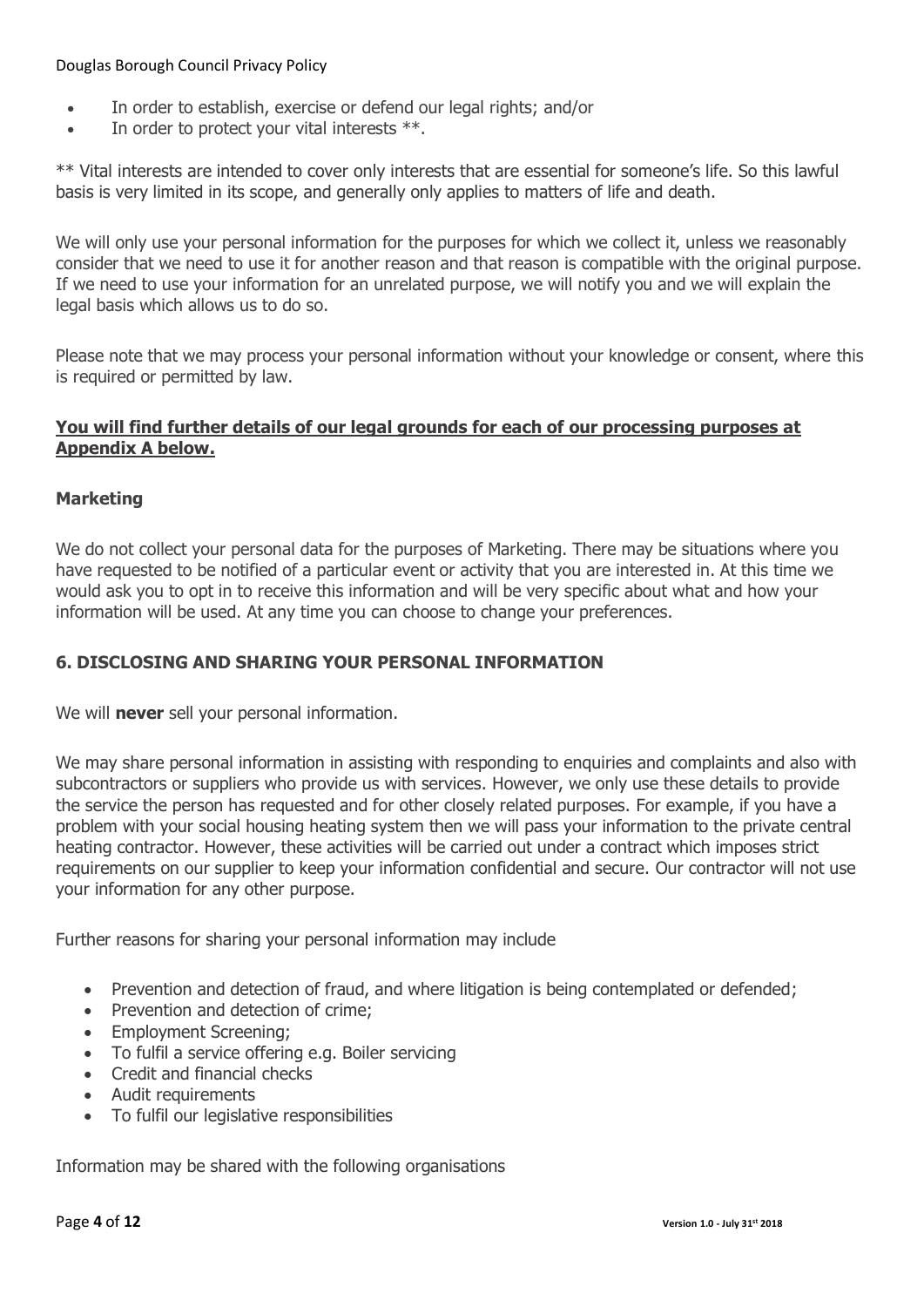- Law enforcement agencies
- Government departments
- Local Authorities
- Occupational Health
- Contracted third party service providers
- Financial companies
- Financial organisations including Banks and Pensions providers
- External and Internal Auditors
- Third sector organisations (Charities)

Finally, we may also share information with the Isle of Man Public Records Office, which may be permanently preserved for research use at the Isle of Man Public Record Office if the records containing your personal data are selected for permanent preservation under the Public Records Act 1999. This is because the Isle of Man Public Record Office preserves records of the Isle of Man public authorities that are of long-term historic and cultural value. Should you wish to find out more information regarding this please contact the Isle of Man Public Record Office (which is part of the Department of Enterprise) at [public.records@gov.im](mailto:public.records@gov.im) and/or the Department of Enterprises Data Protection Officer at [DPODfE@gov.im.](mailto:DPODfE@gov.im)

## **7. SENDING YOUR PERSONAL INFORMATION OVERSEAS**

We (or third parties acting on our behalf) may store or process information that we collect about you in countries outside the Isle of Man and the European Union. Where we make a transfer of your personal information outside of the Isle of Man and EU we will take the required steps to ensure that your personal information is protected. Such steps may include placing the party we are transferring information to under contractual obligations to protect it to adequate standards. If you would like further information regarding the steps we take to safeguard your personal information, please contact our Data Protection Officer using the details outlined above at paragraph 1.

## **8. HOW WE PROTECT YOUR PERSONAL INFORMATION**

We employ a variety of physical and technical measures to keep your personal information safe and to prevent unauthorised access to, or use or disclosure of your personal information.

We store your digital data in safe and secure locations within the Council's ICT infrastructure in the Isle of Man. We control who has access to information (using both physical and electronic means). This data is also backed up to protect against loss of our data storage facility. The Council's ICT systems are audited on a regular basis and the Council has achieved IOM and UK government backed Cyber Essentials certification. Find out more here<https://www.gov.uk/government/publications/cyber-essentials-scheme-overview>

Some of our services use the internet to pass data and therefore this data is stored in the 'cloud' for a period of time. These services that the Council use have undergone strict evaluation, making sure that the service runs to the highest security standards. We only use cloud services that operate in the EU and are therefore governed by the same strict data protection laws as the Isle of Man.

Our physical files are stored in secure locations and only permitted staff gain access to these files. These premises are protected using access security systems.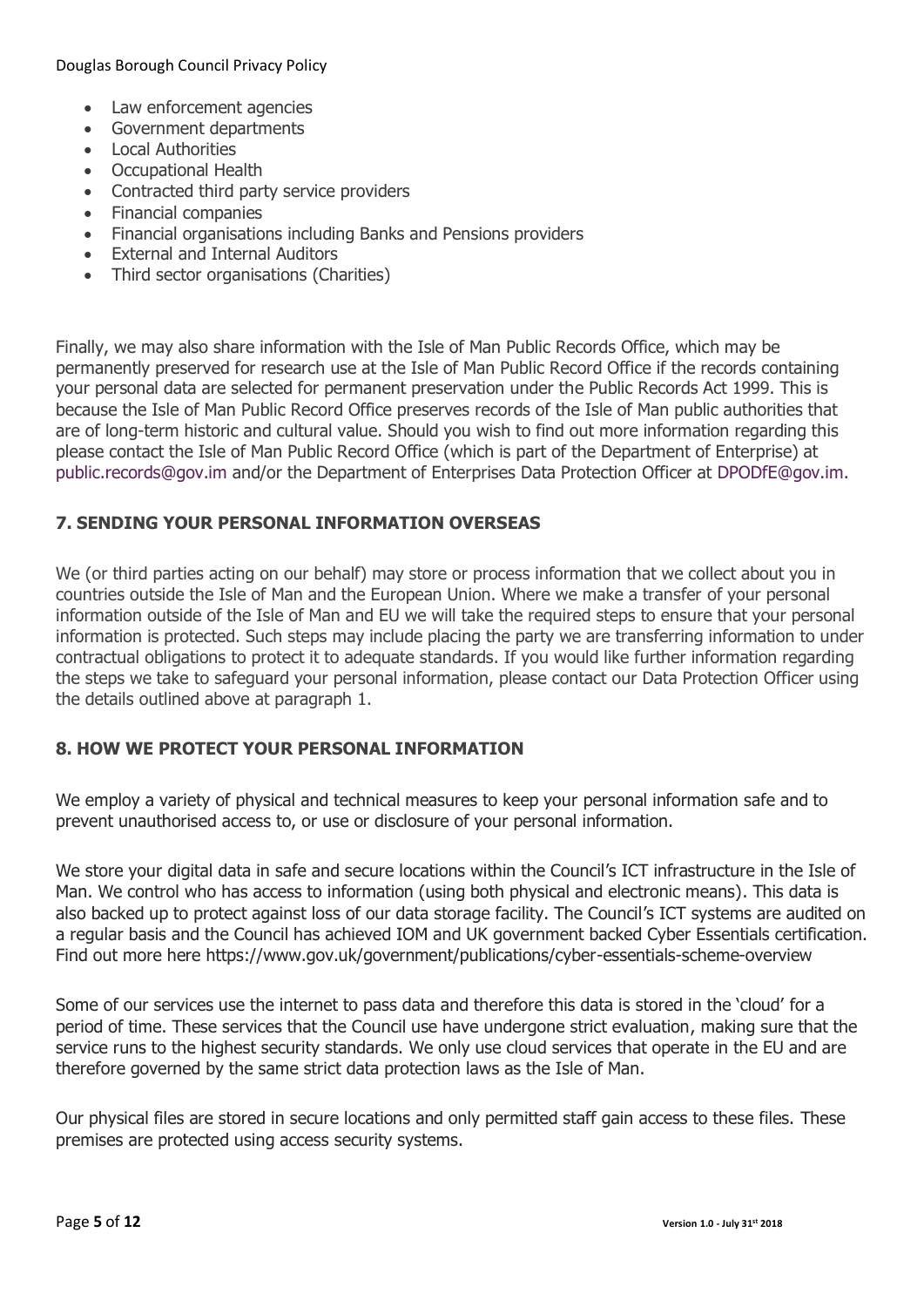Our Document Retention policy identifies levels of security required for particular types of files. Files and documents that contain personal information are given our highest level of security requirement.

Our staff receive data protection training and we have a set of detailed data protection procedures which personnel are required to follow when handling personal data.

# **9. HOW LONG DO WE STORE YOUR PERSONAL INFORMATION**

We will only store your personal information for as long as reasonably necessary to fulfil the purposes set out in this Privacy Policy and to comply with our legal obligations. The record types that we manage are defined within our Council Retention Policy.

How long information will be stored for is contained within the Council Retention Policy and depends on the information in question and what it is being used for. We are required to keep some personal data for specific periods of time in line with legislation. For example, if you have applied for job with the Council but you were unsuccessful we will delete your information straight away, as this personal information is no longer required by the Council.

We continually review what information we hold and delete what is no longer required. We never store payment card information.

# **10. PAYMENT SECURITY**

The Council accepts a number of payment options and we are required to collect and process payments for a number of our services; e.g. Car park payment machines, payment counters, on-line payments etc.

If you are using a payment card (credit/debit) we will never store your card payment details.

## **Online**

All electronic payment forms (on our website) that request financial data will use the Secure Sockets Layer (SSL) protocol to encrypt the data between your browser and our servers.

If you use a credit/debit card to make a payment, your card details are sent securely to our payment providers (World pay, Barclaycard and Paypoint), we will never store your card payment details on our systems. Our payment providers are all PCI DSS Compliant \*\*.

If you are making your transaction from your PC or Mobile device, we cannot guarantee the security of your home computer or the internet, and any online communications (e.g. information provided by email or our website) are at the user's own risk.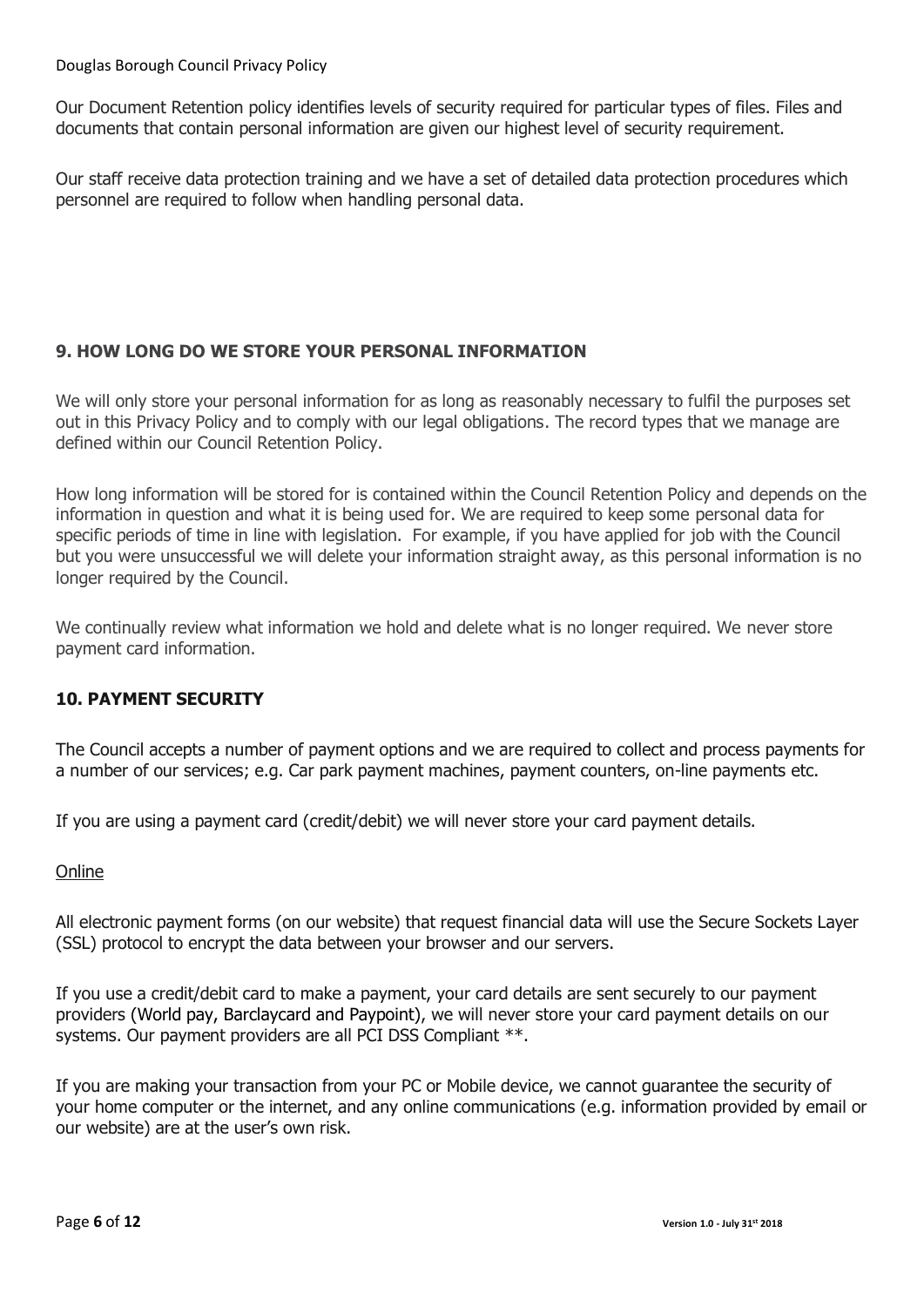\*\* The Payment Card Industry Data Security Standard (PCI DSS) is an information security standard for organizations that handle branded credit cards from the major card schemes. The PCI Standard is mandated by the card brands and administered by the Payment Card Industry Security Standards Council.

#### Phone

Any payments made over the telephone using payment card will be done confidentially. No details are written down, they are always input into our payment machines in real time.

#### In person

If you choose to pay by payment card then this will be done securely using one of our card payment machines. The card and pin will only be managed by yourself, we will never ask for your card or pin at time of payment.

All Cheques will be kept safe and secure in our safe area until they are passed to the banks.

## **11. CCTV**

Some of our premises have CCTV and you may be recorded when you visit them. CCTV is there to help provide security and to protect both you and Douglas Borough Council staff. CCTV will only be viewed when necessary (e.g. to detect or prevent crime), and footage is only stored temporarily in line with our retention policy. The only exception to this would be if footage has been highlighted for review.

Clear CCTV signage is in place in areas where we operate CCTV.

Public CCTV is also operated by the Council and a full CCTV operating protocol can be found on the Council's Website at **www.Douglas.gov.im**

#### **12. COOKIES AND LINKS TO OTHER SITES**

#### **Cookies**

Our website uses cookies. Cookies are files containing small amounts of information which are downloaded to the device you use when you visit a website. Cookies are then sent back to the originating website on each subsequent visit, or to another website that recognises that cookie. Cookies do lots of different and useful jobs, such as remembering your preferences, and generally improving your online experience.

You may refuse the use of cookies by selecting the appropriate settings in your browser, however, if cookies are disabled you may not be able to fully utilise our website.

#### **Links to other sites**

Our website contains hyperlinks to many other websites. We are not responsible for the content or functionality of any of those external websites (but please let us know if a link is not working by using the 'Contact us' link at the top of the page).

#### **13. YOUR DUTY TO INFORM US OF CHANGES**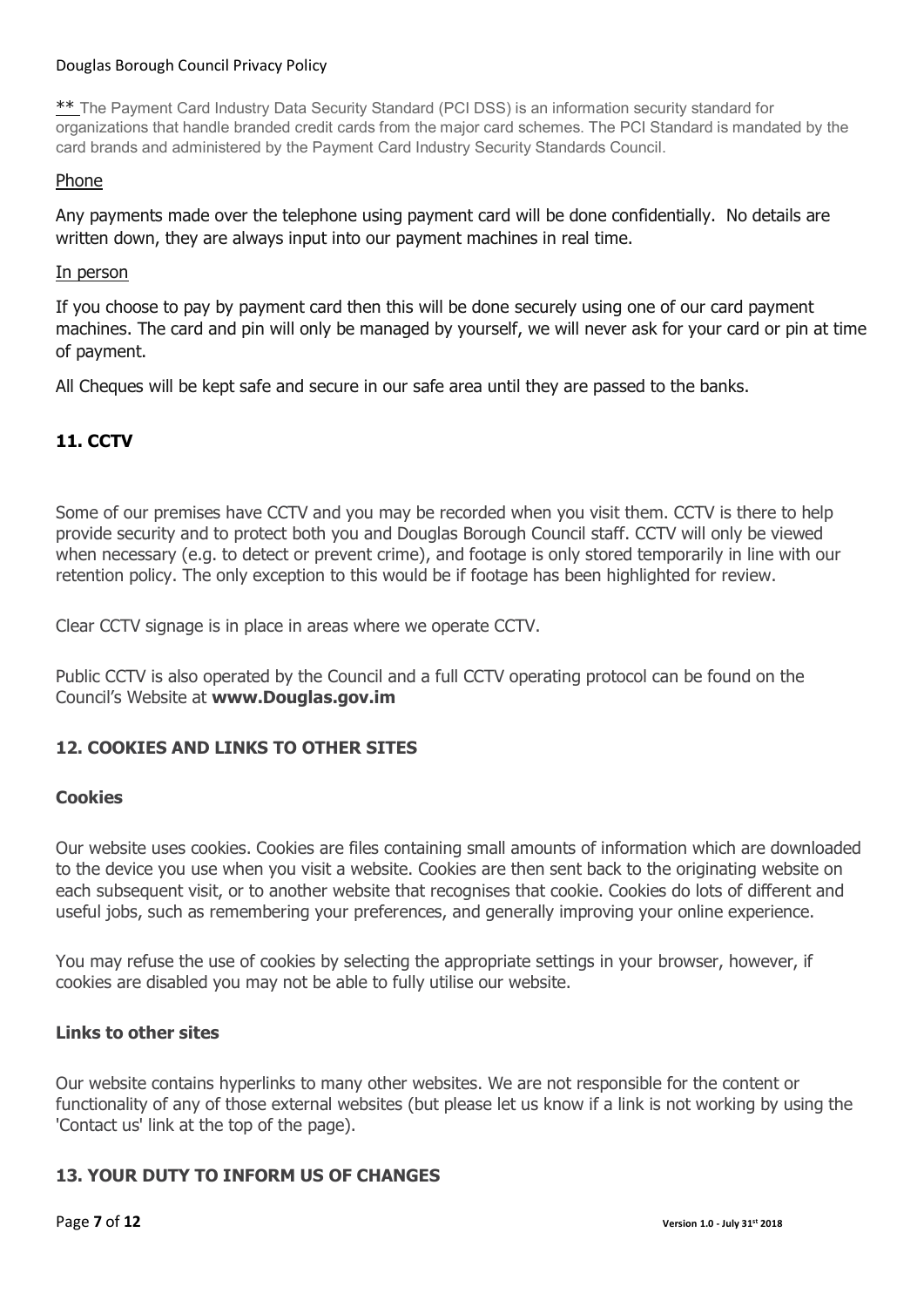It is important that personal information we hold about you is accurate and current. Please keep us informed if your personal information changes during your relationship with us.

## **14. WHAT WE MAY NEED FROM YOU**

We may need to request specific information from you to help us confirm your identity and ensure your right to access the personal information (or to exercise any of your other rights). This is to ensure that personal information is not disclosed to any person who has no right to receive it.

## **15. YOUR RIGHTS AND KEEPING YOU IN CONTROL**

Under data protection law you have the right to make certain requests in relation to the personal information that we hold about you. We will not usually make a charge for dealing with these requests. If you wish to exercise these rights at any time please contact using the details set out above in paragraph 1.

There may be cases where we may not be able to comply with your request (such as where this would conflict with our obligation to comply with legal requirements). However, if we cannot comply with your request, we will tell you the reason provided we are allowed to do so by law, and we will always respond to any request you make.

There may be circumstances where exercising some of these rights (such as the right to erasure, the right to restriction of processing and the right to withdraw consent) will mean that we can no longer provide you with services and may therefore result in the cancellation of the relating contract/your services.

Your rights include:

#### The right to access personal information/ Subject Access Requests (SAR's)

The right to confirmation as to whether or not we have your personal information and, if we do, to obtain a copy of the personal information we hold (this is known as subject access request) and certain details as to how we use it. We shall reply promptly, and certainly within one month from the point of receiving the request and all necessary information from you. We will usually provide you with your information in writing, unless you request otherwise, or where you have made the request using electronic means, in which case the information will, where possible, be provided to you by electronic means.

#### The right to erasure

You have the right to ask us to erase your personal information in certain circumstances, for example, where the personal information we collected is no longer necessary for the original purpose. This will need to be balanced against other factors however. For example, we may have legal obligations which mean we cannot comply with your request.

#### The right to rectification

We take reasonable steps to ensure that information we hold about you is accurate and complete. However, you have the right to have personal information amended or updated without any undue delay if you do not believe this is the case.

#### The right to restriction of processing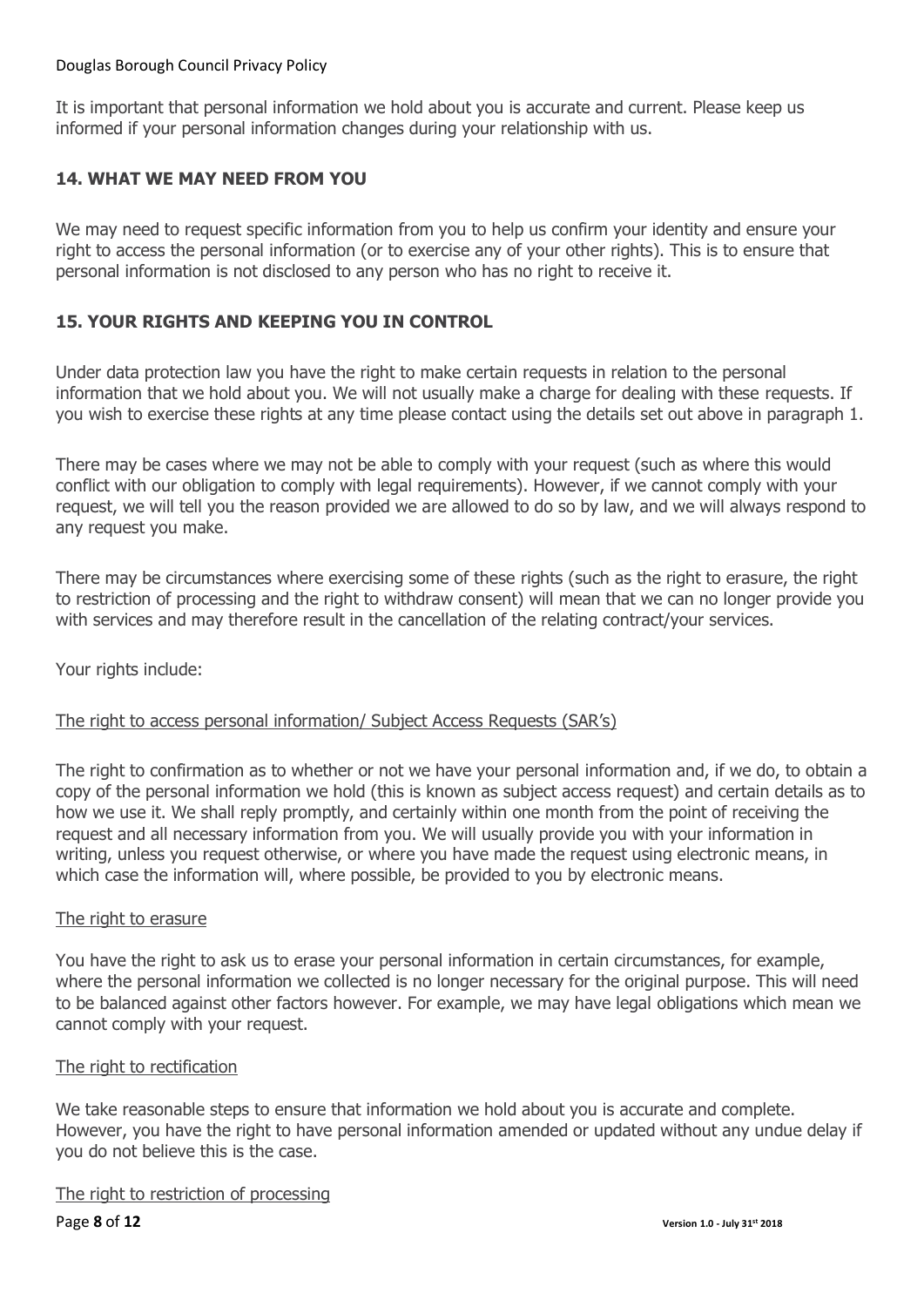In certain circumstances, you have the right to request that we stop processing of your personal information, for example, where you think that we no longer need to use your personal information or where you think that the personal information we hold about you may be inaccurate.

#### The right to data portability

You have the right to receive your personal data, which you have provided to us, in a structured, commonly used digital (machine readable) format and have the right to transfer this data to another controller, without objection or obstruction from us. It should be noted that this request can only be met where data is being processed by automated means and is therefore stored in a way that it can be extracted into a machine readable file. For example, any data stored on paper record would not be available by this method (however, see above for how to obtain copies of your personal information).

Please keep in mind that there are exceptions to the rights above and, although we will always try to respond to your satisfaction, there may be situations where we are unable to do so.

#### The right to Object

You have the right to object to the processing of your personal information, relating to a particular situation, at any time. This includes personal profiling. We shall no longer carry out the processing of this personal information unless we can demonstrate legitimate grounds for the processing.

#### The right not to be subject to automated decision making

We do not carry out automated decision making based upon your personal information. Information will be used to assess certain circumstances but this is always subject to ratification; e.g. we have a housing points system for social housing applications, however final allocations of properties are always managed by our allocations team.

#### The right to complain to the Information Commissioner

You can complain to Douglas Borough Council directly by contacting our Data Protection Officer using the details set out above at paragraph 1.

If wish to make a complaint which does not directly relate to your data protection and privacy rights, you can do so in accordance with the Council's Complaints Policy that can be found on our website.

If you are not happy with our response, or you believe that your data protection or privacy rights have been infringed, you can complain to the Isle of Man Information Commissioner that regulates and enforces data protection law in the Isle of Man. Details of how to do this can be found at [www.inforights.im](http://www.inforights.im/)

#### **16. CONTACTING OUR DATA PROTECTION OFFICER**

You may contact our Data Protection Officer if you have any questions about how we collect, store or use your personal information.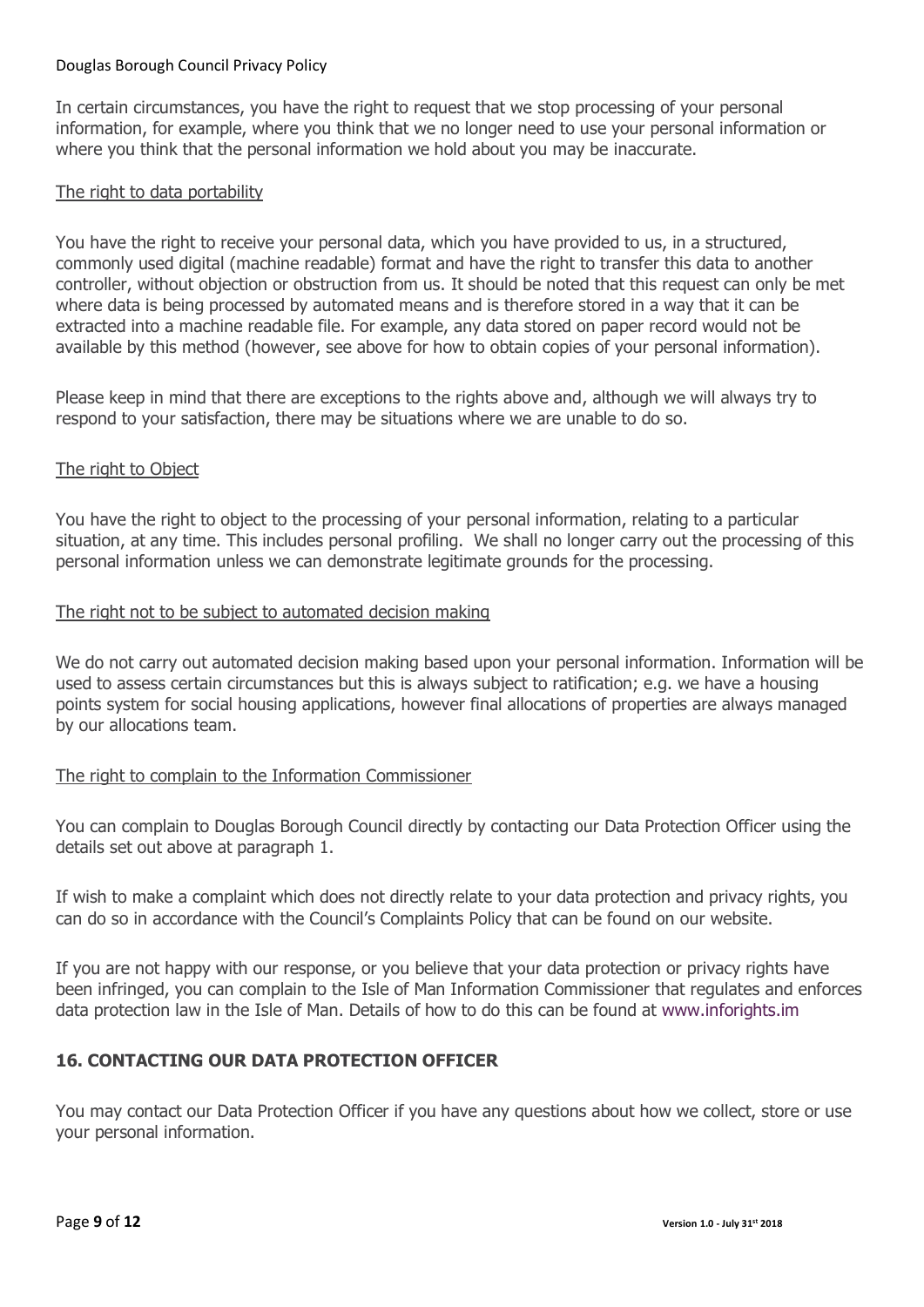If you would like further information on your rights or wish to exercise them, please write to our Data Protection Officer Douglas Borough Council, PO Box 2, Ridgeway Street, Douglas, IM991AD or email [Dataprotection@Douglas.gov.im.](mailto:DataProtection@Douglas.gov.im)

## **17. UPDATES TO THIS PRIVACY POLICY**

We will amend this Privacy Policy from time to time to ensure it remains up-to-date and accurately reflects how and why we use your personal information. The current version of our Privacy Policy will always be posted on our website.

This Privacy Policy was last updated on the **31st July 2018**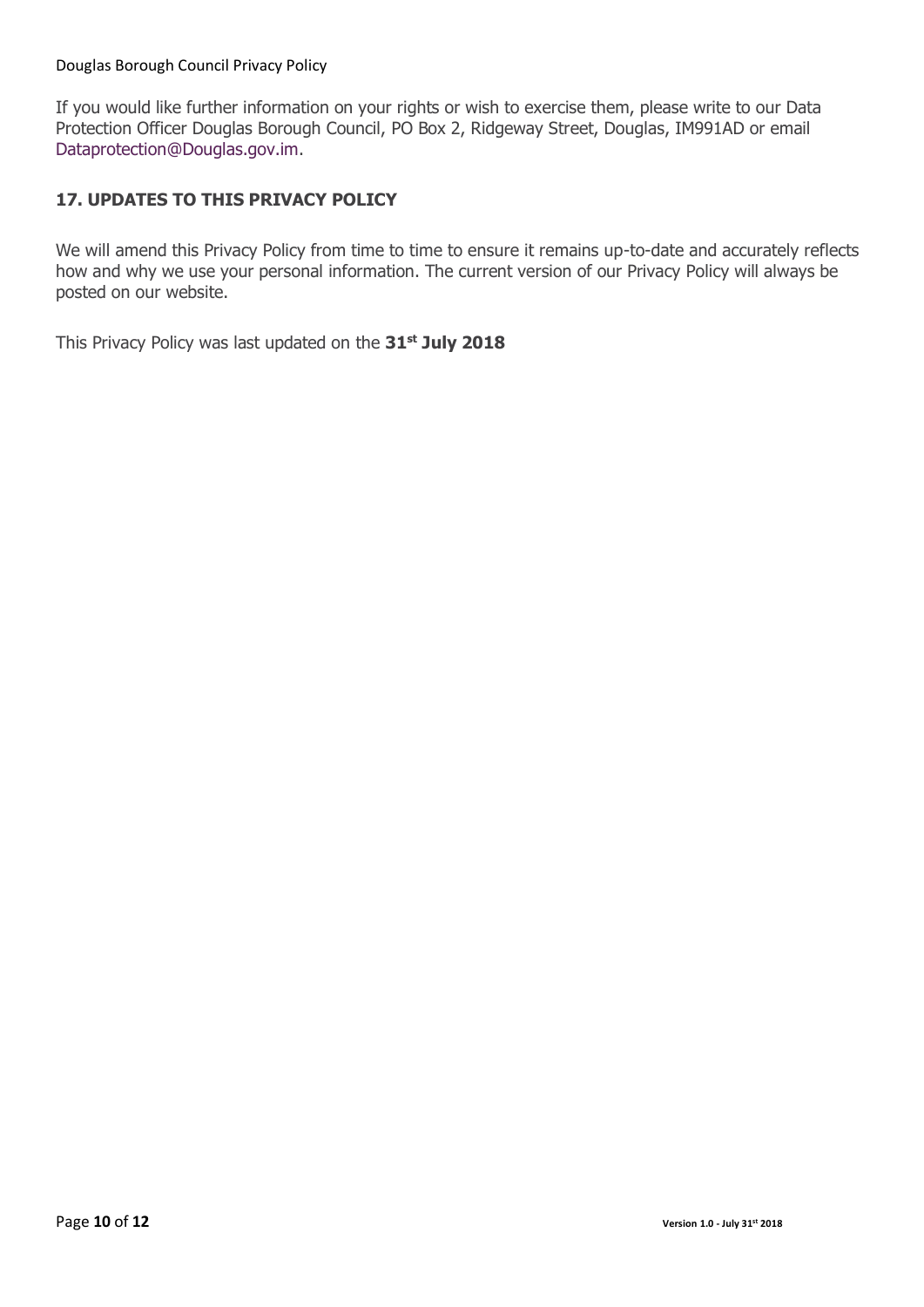# **APPENDIX A – HOW WE PROCESS YOUR INFORMATION**

We'll use your information for purposes including:

- **1. To deliver our products and services to you on an ongoing basis and to administer the contract we have with you**: We`ll use your information to provide products and/or services to you and to administer your accounts. This extends to the provision of:
	- (a) Social Housing services;
	- (b) Private parking;
	- (c) Library services
	- (d) Golf course membership;
	- (e) Receiving and processing payments including Rates, rent, memberships and private refuse collection;
	- (f) Refuse and recycle collection.
	- (g) Crematorium and burial services
	- (h) Building Control
	- (i) Byelaws Enforcement
	- (j) Dilapidated properties
	- (k) Procurement of goods
	- (l) Venue hire
	- (m)Allotments
	- (n) Commercial property management
	- (o) IOM Local Government Superannuation Scheme

Our lawful basis for using your personal information for this purpose is to perform our contract with you, that it is necessary for compliance with a legal obligation, that it is necessary for the performance of a task carried out in the public interest, and/or necessary in the exercise of official authority vested in Douglas Borough Council.

- **2. Product and service improvement:** We`ll analyse your information to identify possible service and product improvements. The lawful basis for this is to perform our contract with you and/or that it is necessary for compliance with a legal obligation and/or that it is necessary for the performance of a task carried out in the public interest or in the exercise of official authority vested in Douglas Borough Council.
- **3. Photographs, pictures, press releases:** We run a number of local events throughout the year, ranging from large events such as Douglas Carnival, to small events, such as young reading groups in our library. With your consent (or the consent of a parent if aged under 16) and in the interests of generating a closer community we will routinely publish photographs, pictures and press releases which may include your personal information. Furthermore, we may forward photographs of events to media outlets such as local newspapers. Our basis for lawful processing of this personal information is that it is undertaken with consent, and/or that it is necessary for the performance of a task carried out in the public interest.
- **4. CCTV:** We have a number of CCTV cameras in operation. CCTV is there to help provide security and to protect both you and Douglas Borough Council staff. CCTV will only be viewed when necessary (e.g. to detect or prevent crime), and footage is only stored temporarily in line with our retention policy. The only exception to this would be if footage has been highlighted for review. The lawful basis for processing of this personal data is that it is processed in order to protect the vital interests of data subjects and/or is undertaken in the interests of the public.
- **5. Telephone calls:** We may monitor or record phone calls made to the reception and housing office of Douglas Borough Council in case we need to check that we have carried out your instructions correctly, to resolve queries or issues, for legal purposes, to protect our legal rights in case of a dispute, and to help detect and prevent fraud or other crimes. Our basis for lawful processing of this personal information is that it is necessary to perform our contract with you, to comply with a